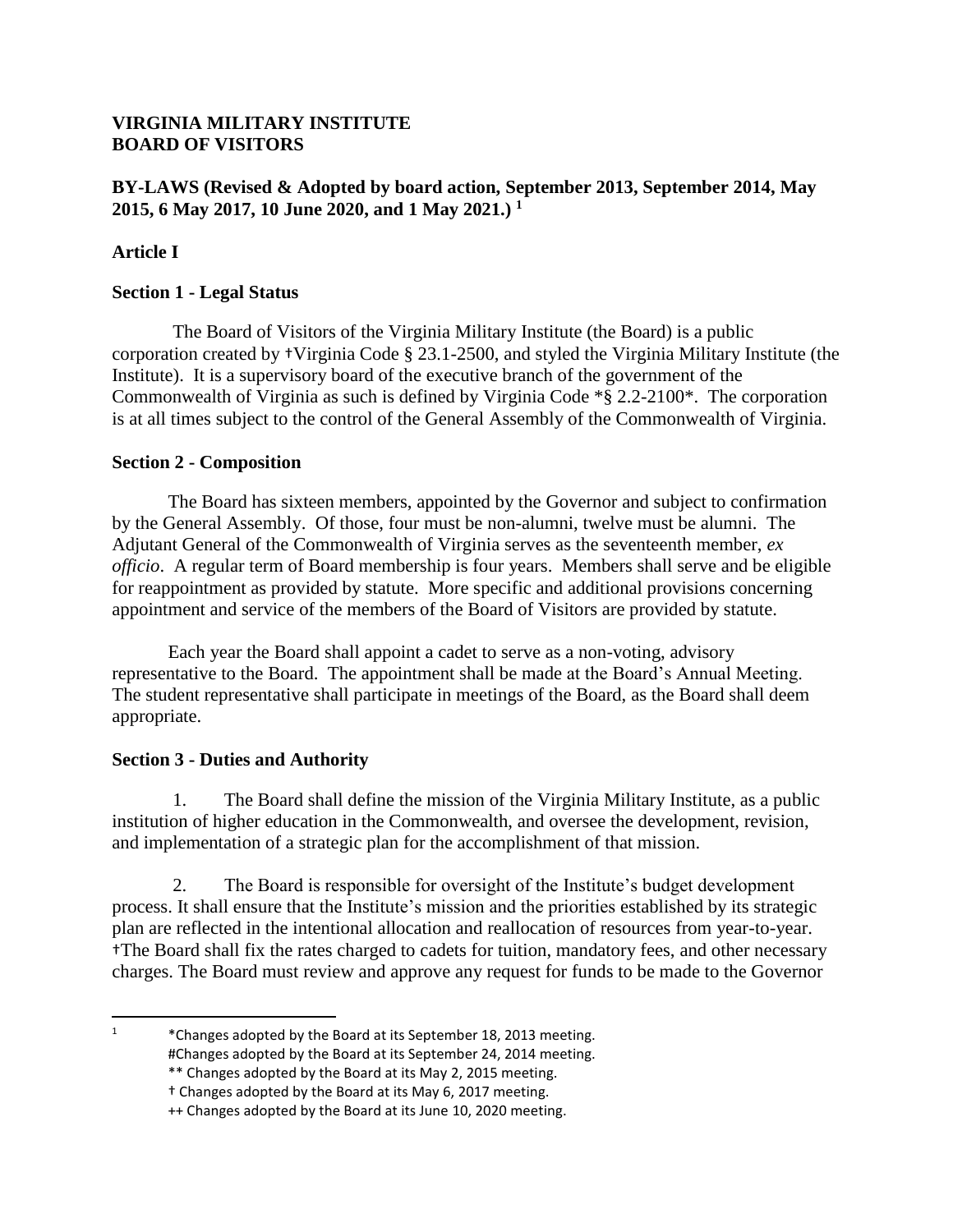or to the General Assembly. The Board shall also oversee the actual application of resources and ensure the cost-effective operation of the Institute.

3. The Board shall appoint a Superintendent, whose duties are described by Article II, Section 1 of these By-laws, and ensure that the Superintendent complies with all Board and statutory directives. It shall define its expectations and set goals for the Superintendent and annually review the Superintendent's performance with reference to those expectations and goals.\* The Board shall annually deliver, in closed session, its evaluation of the Superintendent's performance. Any change to the Superintendent's employment contract during any such meeting or any other meeting of the Board shall be made only by a vote of a majority of the Board's members.\*

4. The Board is ultimately responsible for the academic quality and integrity of the Institute. It shall determine what academic courses and programs will be offered, establish rules and regulations for the employment of faculty, and appoint them and fix their salaries. Faculty can be removed only for good cause and with the concurrence of a majority of the Board. Upon the removal of a faculty member, the fact of, and reasons for, such removal shall be reported to the Governor.

5. The Board may accept and expend gifts to the Institute. It is the Board's responsibility to ensure that all private gifts for the benefit of the Institute, both restricted and unrestricted, are applied in support of the mission and in a manner consistent with the priorities of the Institute. The Board shall ensure that any private organization permitted to operate in the name or for the benefit of the Institute provides regular and detailed reporting of expenditures and activities undertaken on its behalf.

6. The Board shall determine and define the requirements for admission to the Institute and establish rules and regulations for the acceptance of students, including the appropriate size of the Corps of Cadets, the nature and duration of their service, and the core curriculum requirements. With the concurrence of the Governor, the Superintendent, and the faculty, the Board shall confer degrees. The Board may adopt regulations for the management of the Institute and for the conduct of cadets.

7. The Board, with the approval of the Governor and as provided by statute, may lease, sell or otherwise convey whatever interest in real property the Institute may have, and may acquire interests in real property by purchase, will or deed of gift.

8. The Board may authorize the Superintendent or his designee to execute any instrument in the name and on behalf of the Virginia Military Institute. The Secretary to the Board shall have authority to affix the seal of the corporation to any such instrument.

9. The Board of Visitors of the Virginia Military Institute is a working Board and its members are expected to attend all meetings and to participate in the activities of the Board.

\*10. The Board shall submit to the General Assembly and the Governor an annual executive summary of its interim activity and work no later than the first day of each regular session of the General Assembly. The executive summary shall be submitted as provided in the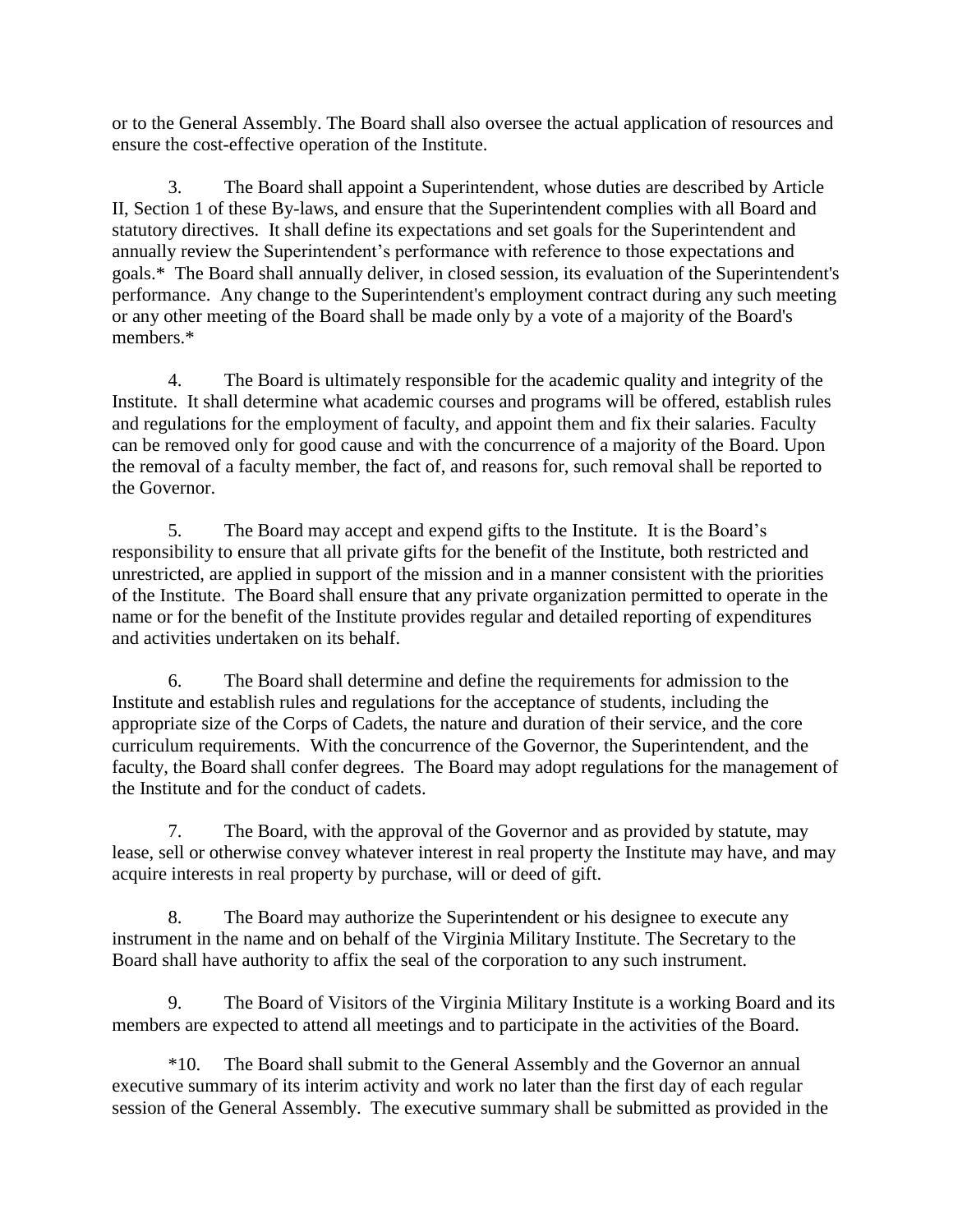procedures of the Division of Legislative Automated Systems for the processing of legislative documents and reports for publication on the General Assembly's website.\*

\*11. The Board shall remain transparent in its actions and shall operate openly, to the extent required by law.\*

\*12. The Board shall comply with the requirements of the Virginia Freedom of Information Act, Virginia Code § 2.2-3700, et seq., in the conduct of all meetings, as such term is defined by statute.\*

13. The Board has such additional powers and duties as provided by statute and as the General Assembly may see fit to amend such statutes, or otherwise act, from time to time.

### **Section 4 - Meetings**

1. There shall be ‡‡three‡‡regular meetings of the Board each year. Specific dates for regular meetings shall be set by the Secretary of the Board upon consultation with, and the concurrence of, the President of the Board and the Superintendent. The Board's #last# regular meeting of the academic year is designated as its Annual Meeting.

2. Special meetings of the Board may be called by the President of the Board, the Superintendent, by a majority vote of the Executive Committee, or by the request of a majority of the members of the Board. Special meetings of the Board may be called only for specific and limited purposes which shall be stated in the notice of special meeting issued to the members of the Board. \*In accordance with Virginia Code § 2.2-3707(D), public notice, reasonable under the circumstance, of a special meeting shall be given contemporaneously with the notice provided members of the Board.\*

3. Notice of the time and place of all meetings of the Board of Visitors shall be given to every member of the Board at least 10 days in advance of each meeting, except for a special meeting or an emergency meeting, as defined by statute, in which case notice \*reasonable under the circumstance\* shall be provided. \*Public notice of all meetings, as that term is defined by Virginia Code § 2.2-3701, of the Board of Visitors shall be provided in accordance with Virginia Code § 2.2-3707(C) or Virginia Code § 2.2-3707(C) or (D), as applicable.\*

4. Six members of the Board shall constitute a quorum and must be present and voting in order to conduct the business of the Institute.

5. The Secretary to the Board, in consultation with the President, shall prepare an agenda for each regular meeting. A draft agenda shall be circulated in advance and any member may, upon receipt of said draft, propose to the President items for consideration by the Board in addition to those included on the draft. The President shall, in his or her discretion, determine whether or not to add such items to the final agenda. The agenda may be amended \*once a meeting is commenced\* by a vote of a majority of the members of the Board present.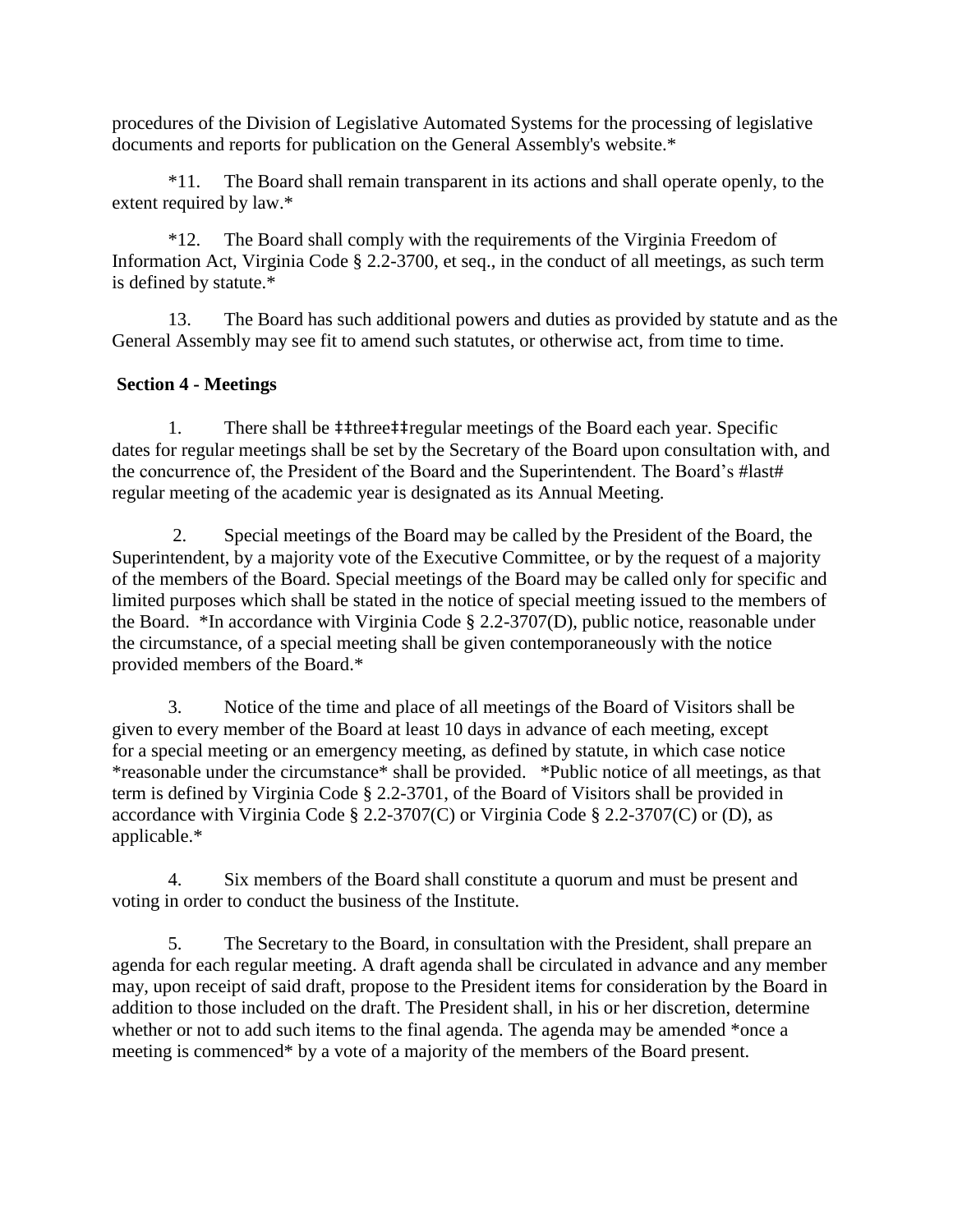\*6. Discussion and action on any topics not specifically exempted pursuant to Virginia Code § 2.2-3711 shall be held in open meeting. Any official action taken in a closed meeting shall be approved in an open meeting before such action has any force or effect, in accordance with Virginia Code § 2.2-3711(B).\*

\*7. The Board shall notify and invite the Attorney General's appointee or representative to all meetings of the Board, the Executive Committee, and other Board committees.\*

\*8. The Secretary to the Board or designee, in consultation with the President, shall prepare written minutes of all open meetings, in accordance with the requirements of Virginia Code § 2.2-3707. Draft minutes of meetings shall be posted on the VMI website and on the Commonwealth Calendar, in accordance with the requirements of Virginia Code § 2.2-3707.1.\*

††9. Pursuant to Virginia Code § 2.2-3708.2(A), Board members who have a medical condition or personal matter rendering them unable to attend a meeting in person may participate in meetings by electronic means if on or before the day of a meeting, a Board member notifies the President or committee chair that:

a. Such member is unable to attend the meeting due to a temporary or permanent disability or other medical condition that prevents the member's physical attendance; or

b. Such member is unable to attend the meeting due to a personal matter and identifies with specificity the nature of the personal matter.

Requests pursuant to this paragraph must be in writing and sent by mail, fax, or email to both the Board President and the committee chair when applicable, with a copy to the Secretary of the Board. A request must specify the reason the member cannot be physically present at a meeting, except that specific details of a medical condition are not required. All requests must be followed by a phone call to the Secretary of the Board advising that the written request is forthcoming to ensure that the request is received.

Participation in a meeting by electronic means by a member for personal reasons is limited each calendar year to two meetings. If a member participates electronically either for medical or personal reasons, the reason the member is unable to attend the meeting and the remote location from which the member participates will be recorded in the meeting minutes; however, the remote location need not be open to the public.

c. Pursuant to Virginia Code § 2.2-3708.2(D), the Board also may conduct any meeting wherein the public business is discussed or transacted through electronic communication means when (i) a quorum of the Board is physically assembled at one primary or central meeting location, (ii) notice of the meeting has been given in accordance with state law, and (iii) members of the public are provided a substantially equivalent electronic communication means through which to witness the meeting.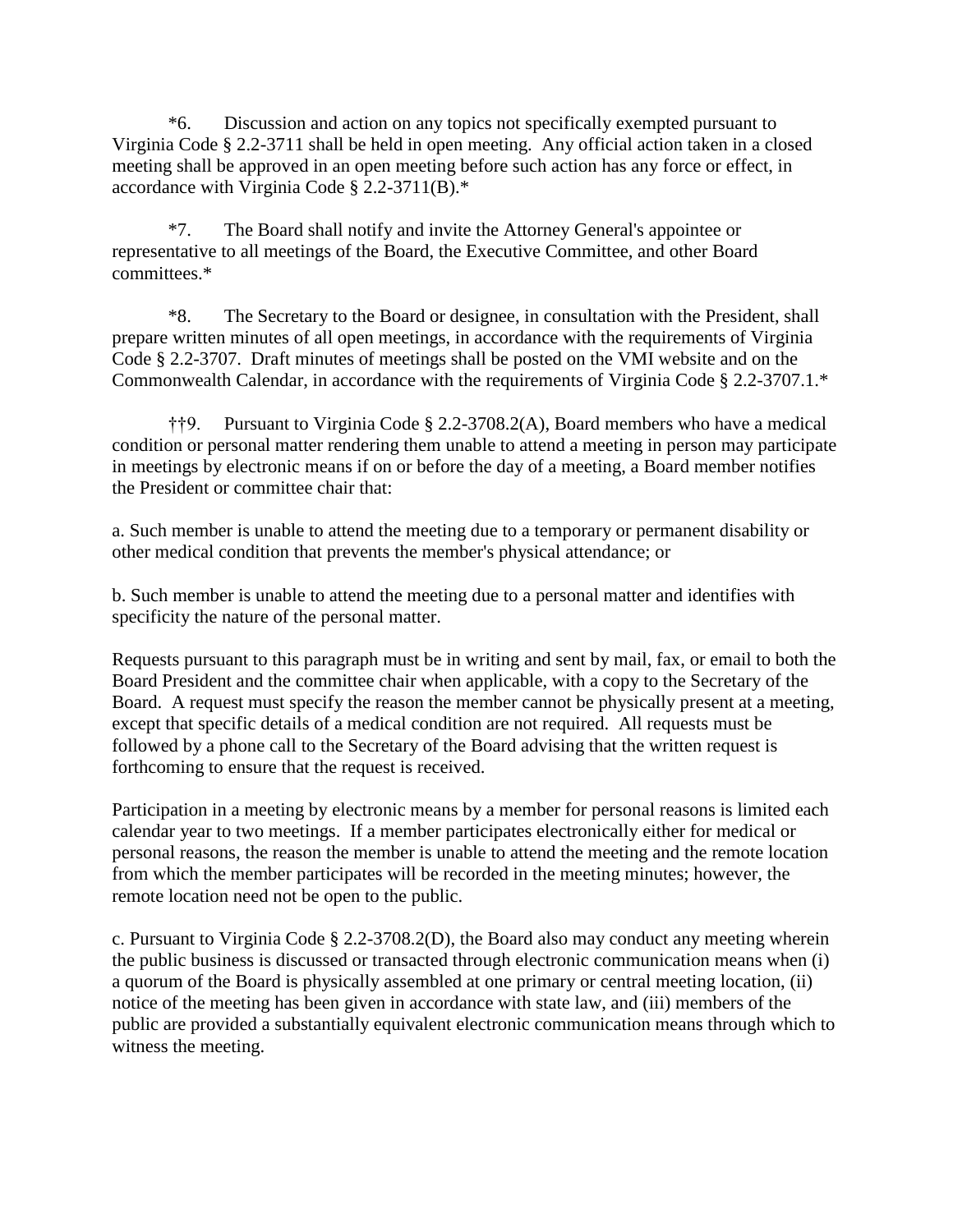d. Notwithstanding any other provision of law, the Board of Visitors may meet by electronic communication means without a quorum of the Board physically assembled at one location when the Governor has declared a state of emergency in accordance with § 44-146.17, provided that (i) the nature of the declared emergency makes it impracticable or unsafe for the Board to assemble in a single location; (ii) the purpose of meeting is to discuss or transact the business statutorily required or necessary to continue operations of the Institute and the discharge of its lawful purposes, duties, and responsibilities; and (iii) the Board shall make available a recording or transcript of the meeting on its website in accordance with the timeframes established in § 2.2- 3707 and 2.2-3707.1 of the Code of Virginia.

Additionally, the Board in accordance with this subdivision shall:

1. Give notice to the public using the best available method given the nature of the emergency, which notice shall be given contemporaneously with the notice provided to members of the Board;

2. Make arrangements for public access to such meetings through electronic means including, to the extent practicable, videoconferencing technology. If the means of communication allows, provide the public with an opportunity to comment; and

3. The Board must otherwise comply with the provisions of з 2.2-3708.2 of the Code of Virginia.

The nature of the emergency, the fact that the meeting was held by electronic communication means, and the type of electronic communication means by which the meeting was held shall be stated in the Board minutes.

††10. Prior to the approval of any increase in undergraduate tuition or mandatory fees, the Board shall provide students and the public a projected range of the planned increase, an explanation of the need for the increase, and notice of the date and location of any vote on such increase at least 30 days prior to such vote. Additionally, prior to any vote on an increase in undergraduate tuition or mandatory fees, the Board shall permit public comment on the proposed increase at the Board meeting, in accordance with Virginia Code. § 23.1-307. Public comment will be limited to 3-minutes per individual. ††

#### **Section 5 - Officers and Their Election**

1. The Board shall elect annually, from among its members, a President and three Vice Presidents.

a. The President shall preside over all meetings of the Board and fix the order of business and direct the proper preservation of a record of the Board's proceedings by the Secretary. With the concurrence of the Board, he shall act as its spokesperson or representative and perform such additional duties as may be imposed on the office by statute, by these By-laws or by the direction of the Board.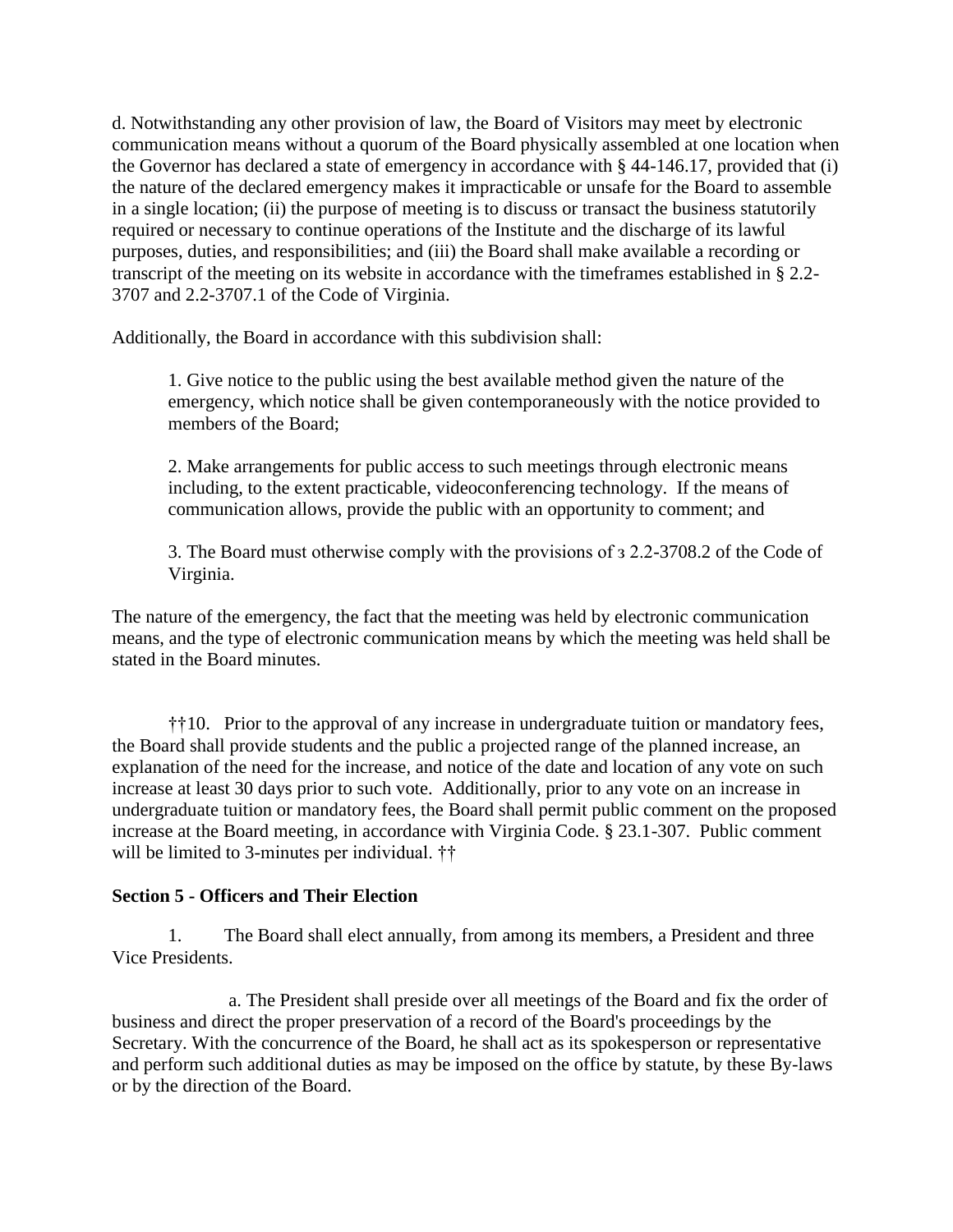b. The Vice Presidents shall assist the President in performance of his or her duties as the President directs from time to time. If the President must be absent from any meeting, \*the Board shall appoint\* one of the Vice Presidents to preside in his or her place, \*pro tempore.\*

2. The Board's officers shall be elected at the Board's Annual Meeting.

3. In the absence of the Secretary \*to the Board\* at any meeting, the Board may appoint a Secretary Pro Tempore.

4. Vacancies in any office shall be filled by the Board for the unexpired term.

### **Section 6 - Committees:**

As soon as practicable after his or her election, the President shall appoint members of the Board to serve on the standing committees described below. The President may also appoint non-Board members to serve on committees of the Board in a non-voting advisory capacity, at his or her discretion.

Each Committee shall have the responsibilities delegated below and any other responsibilities as may be assigned by the President of the Board. From among the members appointed to each committee, the President shall designate a chairman and vice-chairman where needed.

1. Audit, Finance, and Planning: The Audit, Finance, and Planning Committee is responsible for oversight of all matters relating to the Institute's financial affairs, business operations, and the audits thereof. The Committee shall review and present for approval by the Board the annual budget, tuition rates, student fees, and other student charges. The Committee shall also review the performance of the investments controlled by the Board of Visitors, the management of buildings and grounds, and proposals for the purchase and sale of real estate. This committee, in coordination with the Superintendent, is responsible for the long-range †annual and capital planning of the Institute, including an ongoing strategic planning process. This committee is also responsible for oversight of information technology development and infrastructure.

2. Academic Affairs: The Academic Affairs Committee is responsible for oversight of all matters relating to academic programs, course offerings, faculty employment and compensation, and issues related to cadet enrollment, including admissions standards. The Committee in coordination with the Superintendent, shall also oversee the Library and review proposed major gifts to the Library. In addition, the Committee will be responsible for reviewing student performance, the Jackson-Hope Program, undergraduate research programs, international programs, career services, speaker programs, the registrar, and accreditation.

3. Cadet/Military Affairs: The Cadet/Military Affairs Committee is responsible for oversight of all cadet activities, military affairs, barracks operations, the Rat Line, the regimental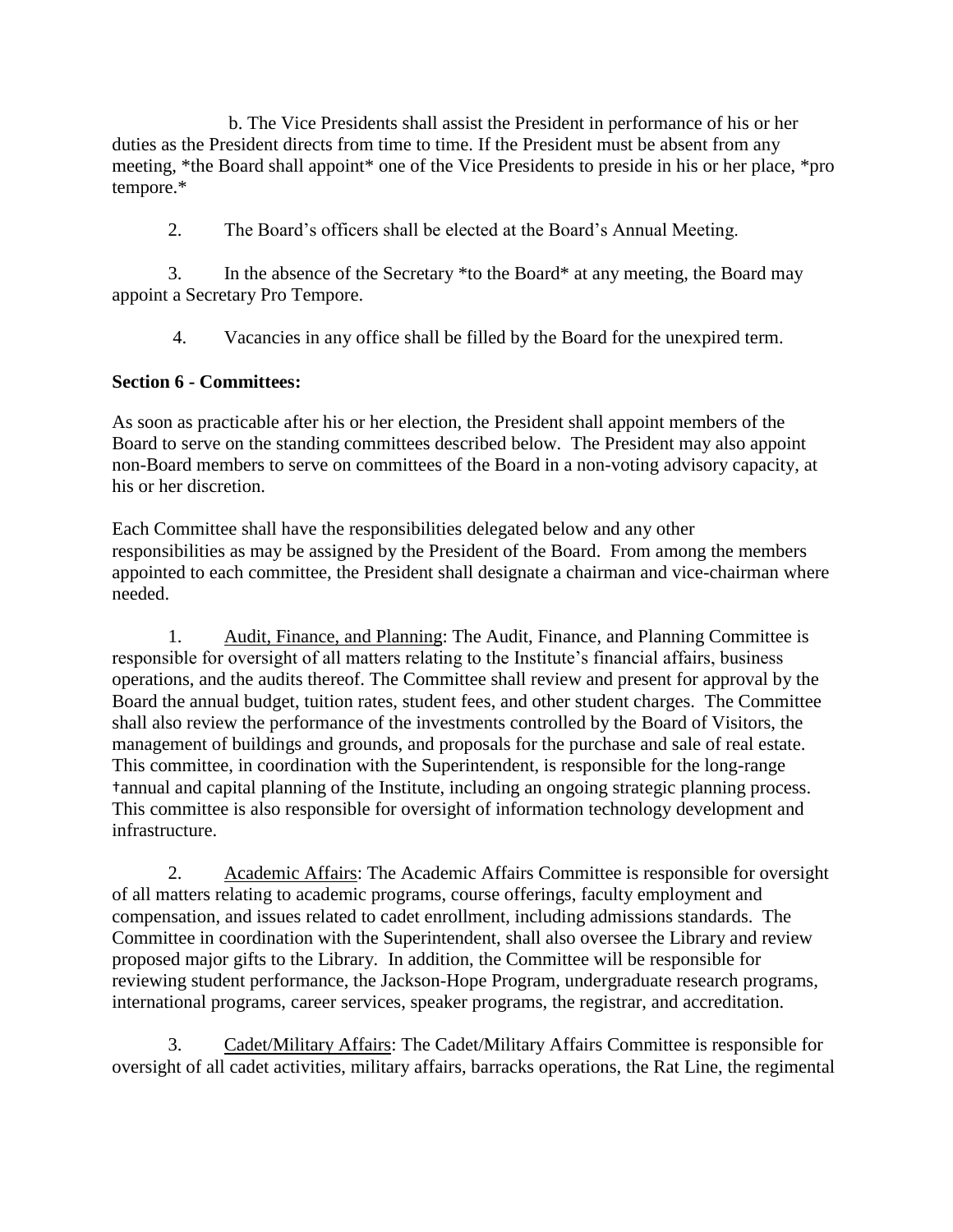system, the class system, the ROTC program, the commissioning of cadets, Intramural Sports, and Club Sports.

4. Athletics: The Athletics Committee is responsible for oversight of all matters relating to the Institute's intercollegiate athletics, including conference affiliation and compliance with NCAA rules and regulations. The Committee shall interface with the Keydet Club on financial support for scholarships and athletic department operations.

5. External Relations: The External Relations Committee is responsible for oversight of all governmental relations programs, strategic communications and marketing, and the VMI Museum system. The Committee also is responsible for recommending to the Board from time to time individuals to be awarded the New Market Medal, the Jonathan Daniels Humanitarian Award, and the Harry F. Byrd, Jr. Public Service Award as well as those who merit recognition by resolution of the Board of Visitors.

6. Appeals: The Appeals Committee is responsible for oversight of policies and practices of the Honor Court and shall meet as required in order to review, hear, and take final action on appeals from the Superintendent's decision to dismiss a cadet for violation of the Institute's Honor Code. The Committee shall adopt its own procedures for consideration of such appeals. During the appeal process, the Institute shall be represented by one of the Honor Court's Prosecutors and by the Superintendent's representative to the Honor Court. \*The Committee shall be advised by the Attorney General's appointee or representative.\*

7. Nominating and Governance: The Nominating and Governance Committee shall present nominations for President, Vice Presidents (3), and Secretary \*to the Board\* at the annual meeting of the Board. The Committee shall review the committee structure of the Board and other governance issues and submit any recommendations to the \*Executive Committee. The Committee shall periodically review these By-laws and recommend amendments to the Executive Committee.\* In addition, the Committee shall consult with, provide information to, and, in any other way identified as useful, assist the Alumni Association in support of the recommendation of highly qualified individuals for appointment to the Board of Visitors.

8. Diversity, Equity, and Inclusion: The VMI Board of Visitors' Diversity, Equity, and Inclusion Committee is responsible for the oversight of all matters relating to the Institute's excellence in diversity across all programs and departments. This Committee shall consist of Board of Visitors members, and may also include ex-officio non-voting member representatives from the VMI faculty, staff, Corps of Cadets, Alumni, staff from the Alumni Agencies, and others, as the Board President deems appropriate. In exercising its oversight and providing recommendations to the full Board for approval, the Committee shall consider, among other things, VMI's mission and method of education and VMI's mission of producing citizen-soldiers imbued with honor, civility, and respect and shall ensure that all VMI policies properly reflect the Institute's commitment to diversity, equity, inclusion, and belonging. The Committee shall review the Institute's inclusivity performance and commonality of purpose, and compliance with the Institute's statement on equity and maintenance of a welcoming and affirming environment; and the timely review of reports on gender and ethnicity data related to recruitment, admissions, and composition of the Corps of Cadets, faculty, and staff.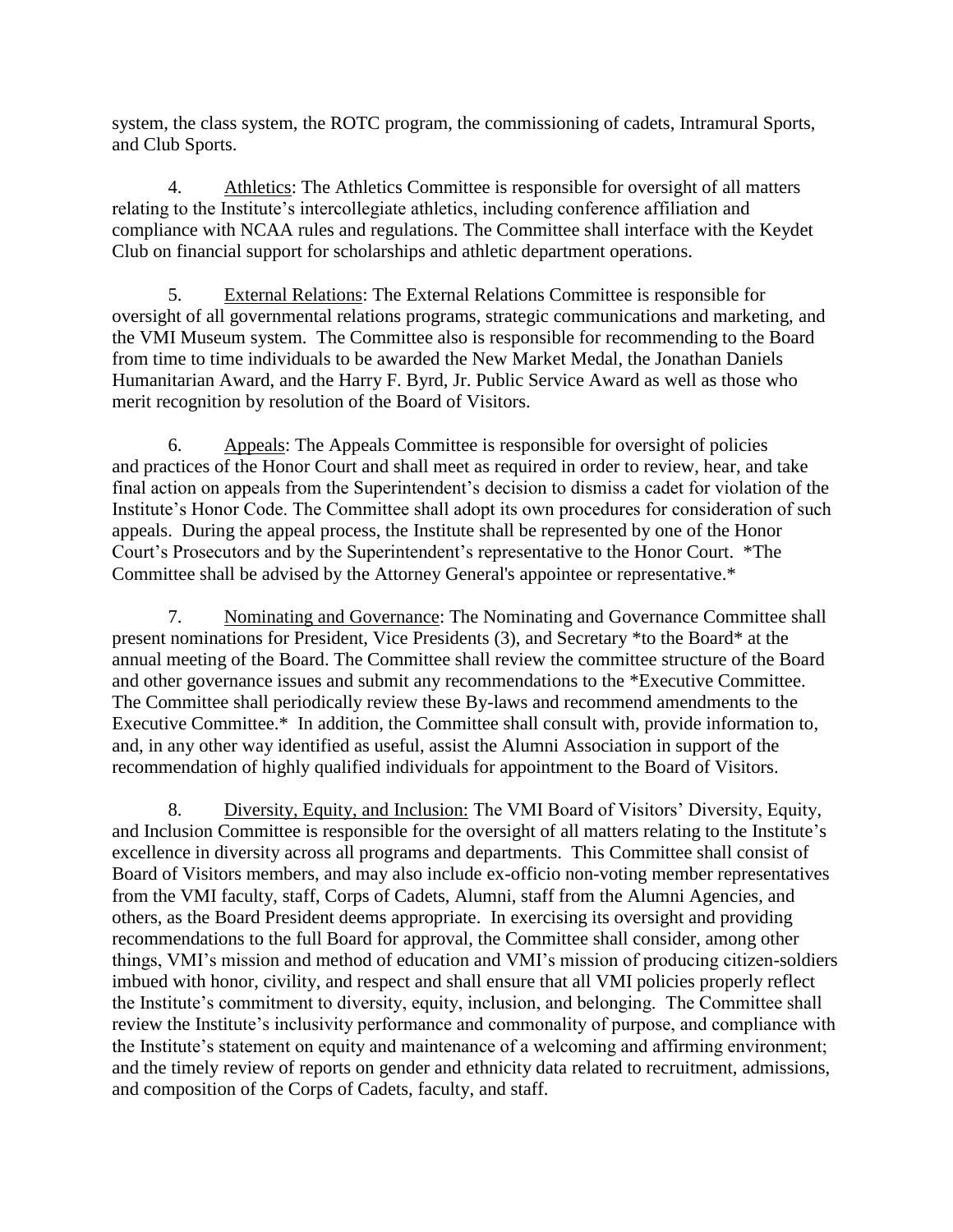9. Commemorations and Memorials Naming and Review Committee: The Commemorations and Memorials Naming and Review Committee shall be responsible for oversight of all policies and practices related to the naming of buildings and places on Post as well as the existence of statues, commemorations, and memorials on Post (buildings, places, statues, commemorations, and memorials hereinafter referred to collectively as "Memorials"). This oversight shall include, but shall not be limited to, all existing Memorials as well as all future Memorials. Notwithstanding the powers of the President of the Board enumerated in the preamble to this Section, it is anticipated that non-Board members of the Committee should include, among others who may be appointed, the head of the VMI Museum System, the principal government relations officer, a representative from the faculty, a representative from the Corps of Cadets, and a representative of the VMI Alumni Agencies. In exercising its oversight and providing recommendations to the full Board for approval, the Committee shall consider, among other things, VMI's method of education and its mission of producing citizen-soldiers imbued with honor, civility, and respect and shall ensure that all Memorials properly reflect the Institute's commitment to diversity, equity, inclusion, and belonging.

10. Executive: ‡The Executive Committee shall be comprised of the President, three Vice Presidents, and one non-alumnus/alumna at large of the Board and shall be appointed by the Board at each Annual Meeting.‡ The Executive Committee shall have the power and authority to act upon any business of the Board on behalf of the full Board, as may become necessary between meetings of the Board. Any \*three\* members of the Executive Committee, one of whom shall be the President, shall constitute a quorum for the purpose of conducting the Committee's business. Any decision or action of the Executive Committee requiring ratification shall be reported to the full Board at its next regular meeting.

\*In addition, the Executive Committee shall:

a. Organize the working processes of the Board;

b. Recommend best practices for Board governance;

c. Develop, periodically review, and recommend to the Board a statement of governance setting out the Board's role;

d. Periodically review the board's By-laws and propose amendments, with recommendation from the Nominations and Governance Committee;

e. Provide advice to the Board on committee structure, appointments, and meetings, with recommendation from the Nominations and Governance Committee;

f. Develop an orientation and continuing education process for visitors that includes training on the Virginia Freedom of Information Act;

g. Monitor, oversee, and review compliance with the VMI Code of Ethics that is applicable to visitors and all other members of the VMI community;

h. Develop a set of qualifications and competencies for membership on the Board for approval by the Board and recommendation to the Governor.\*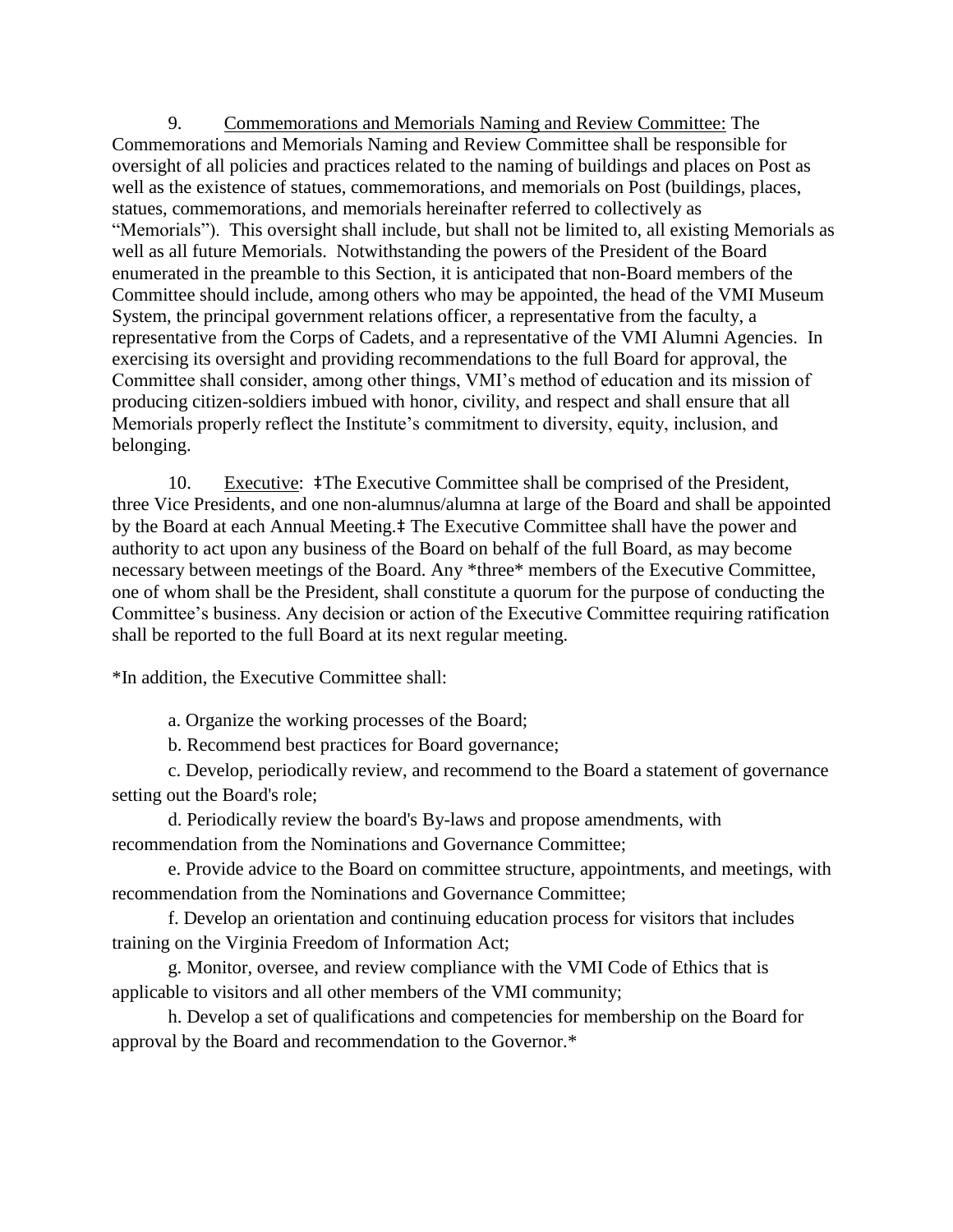11. Each standing committee shall meet at the call of its chairman, the President, or the Superintendent, and shall consider such matters as may be referred to it by these officers or by members of the committee. Each committee, by its chairman, shall report to the full Board, at each regular meeting, all matters considered and recommendations for Board action developed since the last meeting of the Board.

12. The President may appoint ad hoc committees as deemed necessary. Such committees shall be created for limited purposes and exist for a finite period of time. The President shall define both the purpose and duration of any such committee upon its appointment. The President will appoint one member of the Board each year who will serve on both the Audit, Finance, and Planning and Athletic Committees. This member will attend, either in person or electronically, at least one of the semi-annual meetings of the NCAA Academic Progress Rate and Academic Improvement Plan Committee chaired by the Deputy Superintendent for Finance, Administration, and Support. The President may also appoint a member of the Board to serve as an ex-officio member of any Campaign Executive Committee that is established for capital funding campaigns conducted on behalf of the Institute.

13. The President is an ex-officio member of all standing and ad hoc committees.

### **Section 7 – Removal of Board Members**

1. Board members are expected to maintain high standards of personal and professional behavior in accordance with General Order 36, Code of Ethics, as well as state legal requirements. These standards are absolute and failure to abide by them can result in the removal of a Board member.

2. In accordance with †§2.2-108 of the Code of Virginia, the Governor may remove a Board member for malfeasance, misfeasance, incompetence, or gross neglect of duty and fill the vacancy. In such cases the Governor will set forth in a written public statement the reasons for the removal.

\*\*3. In accordance with †§23.1-1300(E) of the Code of Virginia, any member who fails to attend meetings of the Board for one year or who fails to attend within the first two years of membership on the Board the mandatory educational program for governing boards detailed in †§23.1-1304 of the Code of Virginia without sufficient cause shall be removed.\*\*

\*\*4. In any case in which the above grounds for removal appear to be present, the President shall inform the member in writing and provide a reasonable opportunity for the Board member to respond and to provide cause for absences. Such notice and response may then be transmitted to the remaining Board members for action. A majority vote of the remaining Board members that the stated cause is not sufficient is required for removal. Upon such a vote, the Board's action will be certified, recorded in the minutes for the meeting at which the vote is taken, and transmitted to the Governor. †Following such actions, the office of such member shall be vacated. \*\*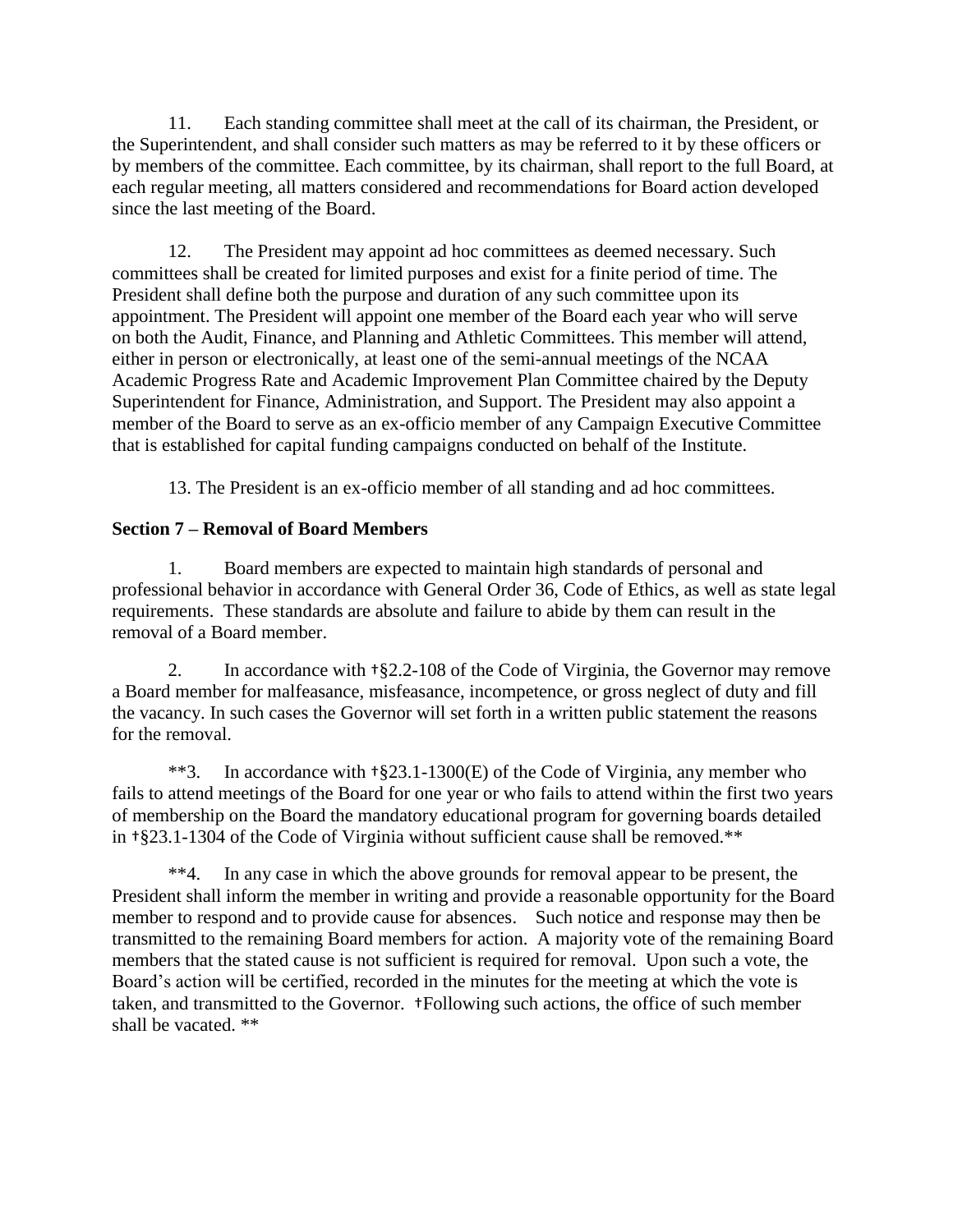### **Article II**

#### **Section 1 - The Superintendent**

1. The Institute shall be managed by the Board through a Superintendent, appointed as provided by Article I, Section 3, paragraph 3 of these By-laws, who shall be responsible to the Board for the day-to-day operation of the Institute. The Superintendent of the Institute shall be the chief executive officer of the Institute, responsible and reporting to the Board in all respects.

2. The Superintendent shall:

a. attend all meetings of the Board and shall have notice of and the privilege of attending all meetings of its committees;

b. be responsible for the operation of the Institute in conformity with the purposes and policies determined by the Board, including management of the faculty and staff in such a way as to facilitate the accomplishment of the goals and priorities of the Institute;

c. act as advisor to the Board and recommend for its consideration those policies and programs, which in the Superintendent's opinion will best promote the interests of the Institute;

d. recommend to the Board long-range educational goals and programs and the new degrees which may be best suited to attain those goals and programs;

e. recommend to the Board the organization, hiring, compensation, promotion, sabbatical leaves, and termination of faculty;

f. have primary responsibility for the establishment and maintenance of proper relationships with the alumni of the Institute;

g. support the Board's efforts to promote the Institute and develop external support for its program, including participation in fundraising and governmental relations efforts;

h. at all times maintain cordial relationships with cadets while serving as the senior officer and ultimate authority with regard to cadet affairs, review and approve Honor Court prosecutions, and act on recommendations of dismissal for Honor and disciplinary offenses;

i. with the Audit, Finance, and Planning Committee of the Board, submit to the Board at the May meeting each year an annual budget for the operation of the Institute for the following fiscal year, and prepare and submit to the Governor, after approval by the Board, a biennial budget request as required by law and regulation;

j. account to the Board for the allocation and application of resources to support the mission and priorities of the Institute;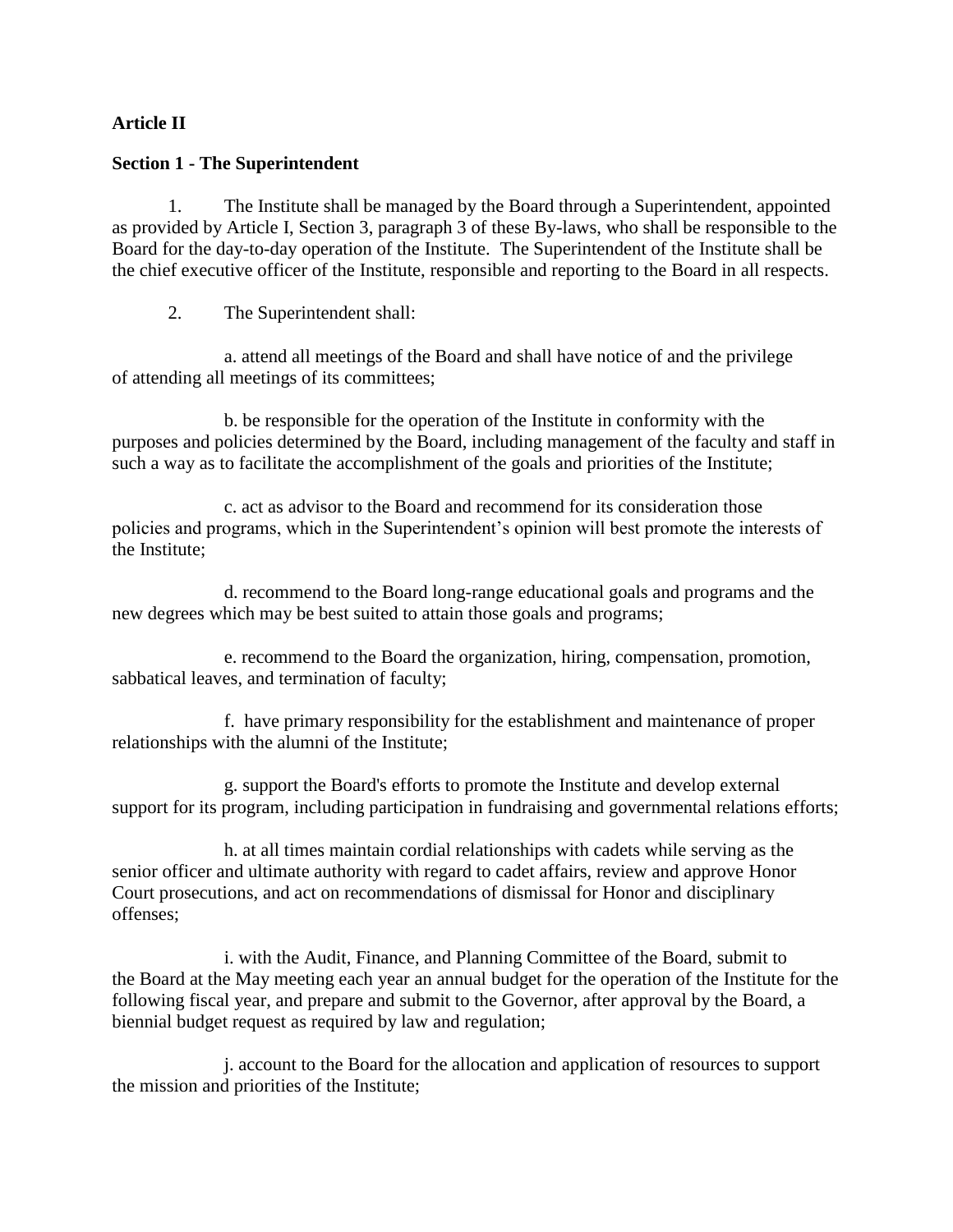k. present the annual financial statements of the Institute to the Board of Visitors, the Secretary of Education, and to the Auditor of Public Accounts as required by statute, and to give the Board an update of Institute matters at each meeting of the Board;

l. be responsible for the Institute's academic, athletic, and military programs, including maintaining compliance with the regulations, rules, and standards of external organizations that accredit those programs; and

m. perform such other duties as may be assigned by the Board.

# **Section 2 - Secretary to the Board**

1. At its annual meeting each year, the Board, in consultation with the Superintendent, shall appoint a member of the Superintendent's staff to serve as Secretary to the Board.

2. The Secretary to the Board, at the direction of the President and under supervision of the Superintendent, shall be responsible for providing notice and preparing minutes of all meetings of the Board. The Secretary shall make all necessary plans and arrangements for meetings and, generally, facilitate communication with and provision of information to the members of the Board. The Secretary also is responsible for ensuring that the Board complies with any and all statutory reporting requirements as may from time-to-time be established.

# **Section 3 - Other Officers and Employees**

The Superintendent shall employ such other administrators, faculty, and staff as he or she, in consultation with the Board, shall determine are necessary to accomplish the mission of the Institute.

# **Article III**

# **Section 1 - The Board of Visitors Manual**

1. The Secretary to the Board of Visitors shall compile and maintain the Manual of the Board of Visitors of the Virginia Military Institute. A complete copy of the current Manual shall be made available by the Secretary to each member of the Board immediately following his or her appointment. The Secretary shall ensure that the information contained in the Manual is kept current and, to the extent that documents contained therein are amended or otherwise changed, provide current versions of those documents to each Board member.

2. The Manual shall include the following materials and documents:

a. The Institute's enabling legislation;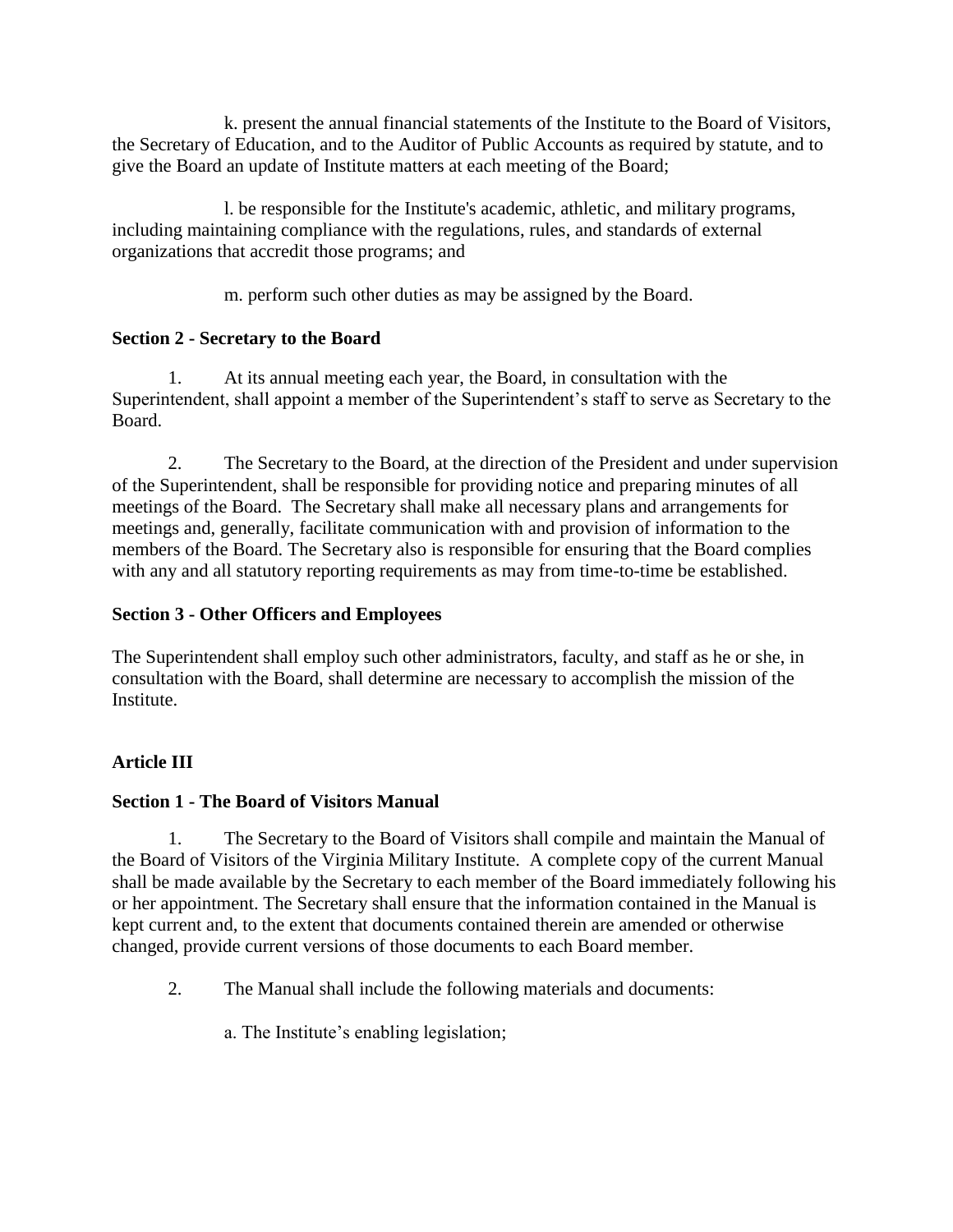b. The general statutory provisions applicable to Boards of Visitors, \*including the Virginia Freedom of Information Act and the Virginia State and Local Government Conflict of Interests Act;\*

c. The By-laws of the Board of Visitors of the Virginia Military Institute;

d. The Institute's Mission Statement;

e. The Institute's current Strategic Plan and Annual Operating Budget;

\*f. The Virginia Military Institute Code of Ethics; and

\*g. The Statement of Governance of the Board of Visitors of the Virginia Military Institute.\*

3. The contents of the Board's Manual shall not be limited or reduced except by express direction of the Board. In addition to the Board Manual, the Secretary shall compile and maintain a collection of other documents and make them available for Board reference, including:

a. The employment contracts of the Superintendent, \*the Deputy Superintendent for Finance, Administration, and Support,\* the Dean, the Commandant, and the Athletic Director:

b. The Blue Book; and

c. Other materials and documents, in addition to the foregoing, at the discretion and direction of the President of the Board.

This collection shall be referenced in the Board of Visitors Manual by a list of what is available and where it can be found. It shall be maintained in such a way and at such a location as to be available to any Board member for his or her convenient use.

### **Section 2 - Ratification**

Actions taken by the Board in a manner contrary to the requirements of these By-laws are of no legal effect except that such action may be ratified by a vote of the Board and, thereby, made effective. Such ratification shall reach back in time and render the action effective as of the date originally taken, unless a different effective date is specified by the ratification or required by law.

### **Section 3 - Amendments**

1. These By-laws are subject, at all times, to acts of the General Assembly and, where inconsistent with any provision of law, are superseded thereby.

2. The Board may amend these By-laws, at any regular meeting of the Board, by an